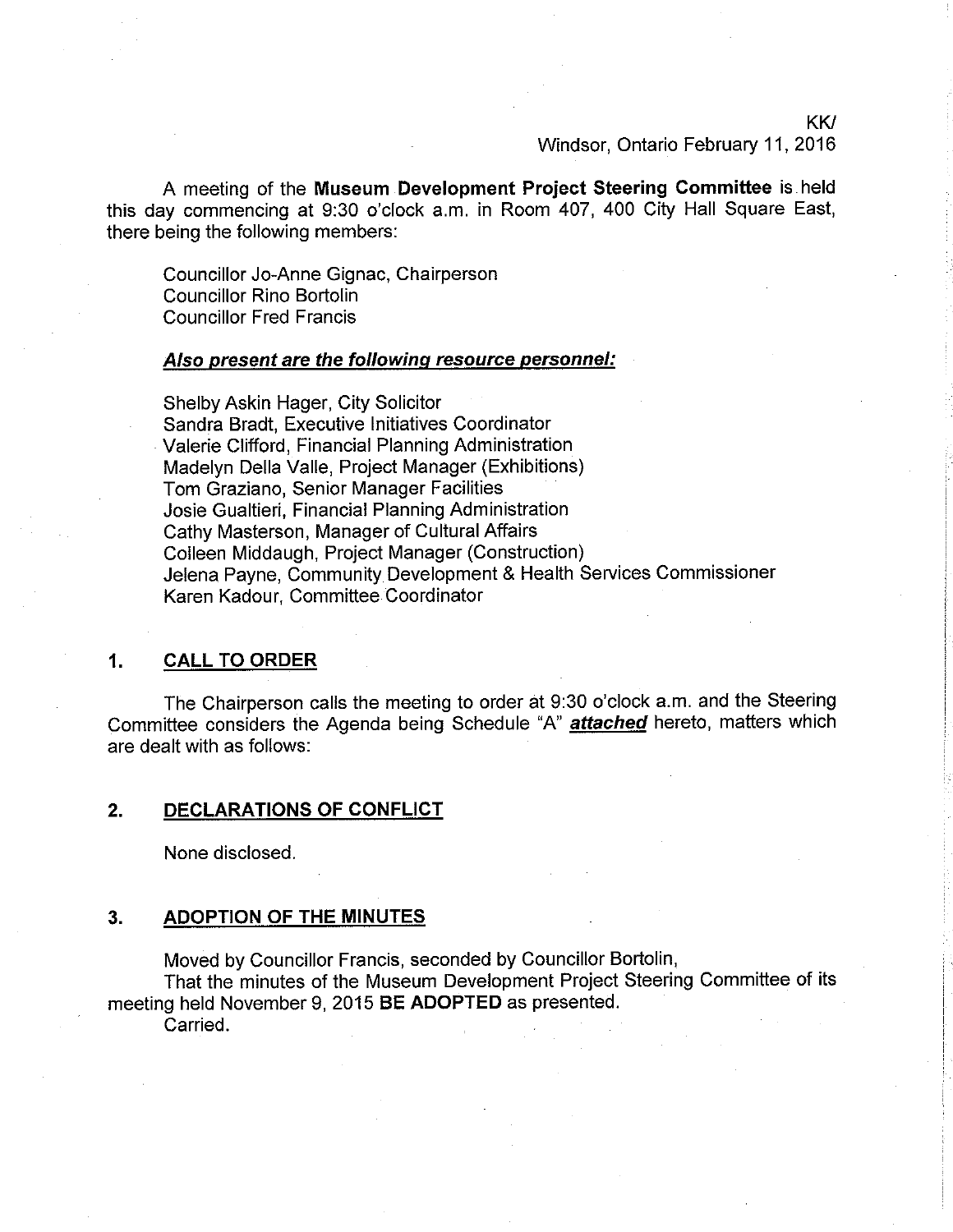# 4. BUSINESS ITEMS

# 4.1 Dedication Plaques

C. Middaugh states the Recommended Dedication Plaque Package includes three separate plaques as follows:

### Chimczuk Museum Proiect Plaque

o This plaque recognizes the Mayor and City Council, the Project Steering Committee, the Government of Canada, Joseph Chimczuk, and the City of Windsor.

# Francois Babv House Renovations Plaque

- o The work at the Baby House can be more accurately described as a renovation and enhancement, rather than new development. Although the exhibits are new, changes to the physical space were modest.
- o This plaque recognizes the Mayor and City Council, the Project Steering Committee, the Government of Canada, and the City of Windsor.

# Canadian Heritaqe Plaque

o The agreement with Canadian Heritage requires that the city install a plaque acknowledging contribution to the project. The plaque has been supplied by the government and will be installed at the Chimczuk site by city personnel. Ôanadian Heritage has confirmed that a federal plaque is not necessary at the Francois Baby House site, as the majority of eligible expenses were incurred at 401 Riverside Drive West.

Moved by Councillor Francis, seconded by Councillor Bortolin,

That the Plaque to be placed at the Chimczuk Museum BE APPROVED AS AMENDED to remove the phrase "and funding from the Government of Canada" as per the stipulation of the canadian cultural space Grant agreement that they will supply a plaque and further, that no plaque will be placed at the Francois Baby House.

Carried.

# 4.2 Chimczuk Exhibit/Display

M. Della Valle reports a display has been created in the concourse of the Museum that provides a history including pictures of the benefactor, Mr. Joseph Chimczuk.

C. Middaugh states exterior banners identifying the "Chimczuk Museum" and the "Art Gallery of Windsor" will be hung along with the placement of decals to be placed on the north/south windows.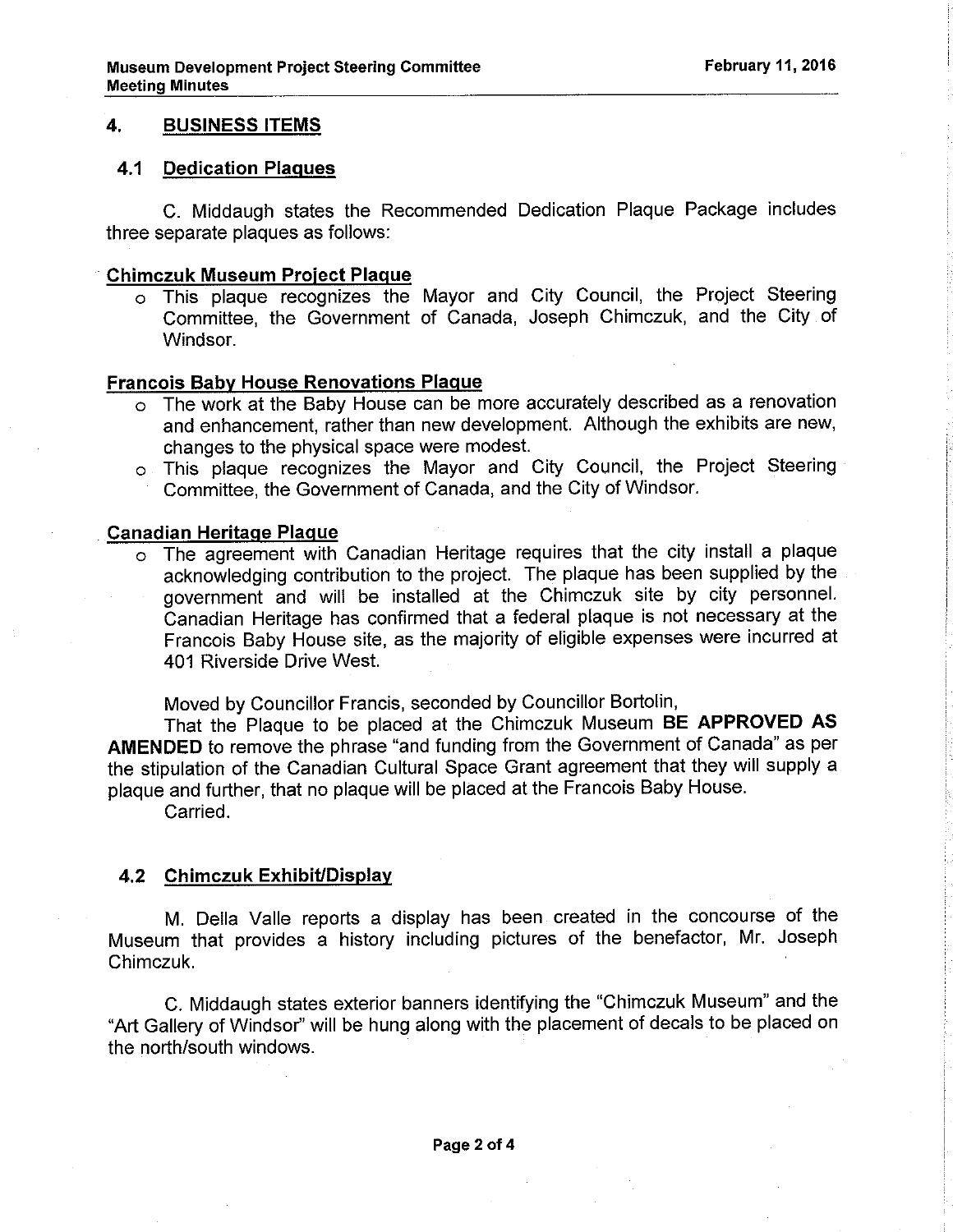# 5. IN CAMERA

Verbal Motion is presented by Councillor Francis, seconded by Gouncillor Bortolin, to move in Camera at 9:47 o'clock a.m. for discussion of the following item:

| Item<br>No. | <b>Subject</b>                                                                                                      | Section - Pursuant to<br>Municipal Act 2001, as<br>amended |
|-------------|---------------------------------------------------------------------------------------------------------------------|------------------------------------------------------------|
| 5.1         | Personal matter about an identifiable   s. 239(2)(b)<br>individual, including municipal or local<br>board employees |                                                            |

# Motion Carried.

Discussion on the item of business.

Verbal Motion is presented by Councillor Bortolin, seconded by Councillor Francis to move back into public session at 9:50 o'clock a.m.

# Motion Carried.

Moved by Gouncillor Bortolin, seconded by Councillor Francis,,

That the Clerk BE DIRECTED to transmit the recommendation(s) contained in the report(s) discussed at the ln Gamera Museum Development Project Steering Committee meeting held February 11, 2016 directly to the Museum Development Project Steering Committee for consideration at the next Regular Meeting.

Garried.

Moved by Councillor Francis, seconded by Councillor Bortolin,

That the ln Camera report relating to a personal matter about an identifiable individual BE RECEIVED and further, that Administration BE REQUESTED to proceed in accordance with the verbal direction of the Museum Development Project Steering Committee.

Carried.

# 6. NEW BUSINESS

None.

# 7. DATE OF NEXT MEETING

At the call of the Chair.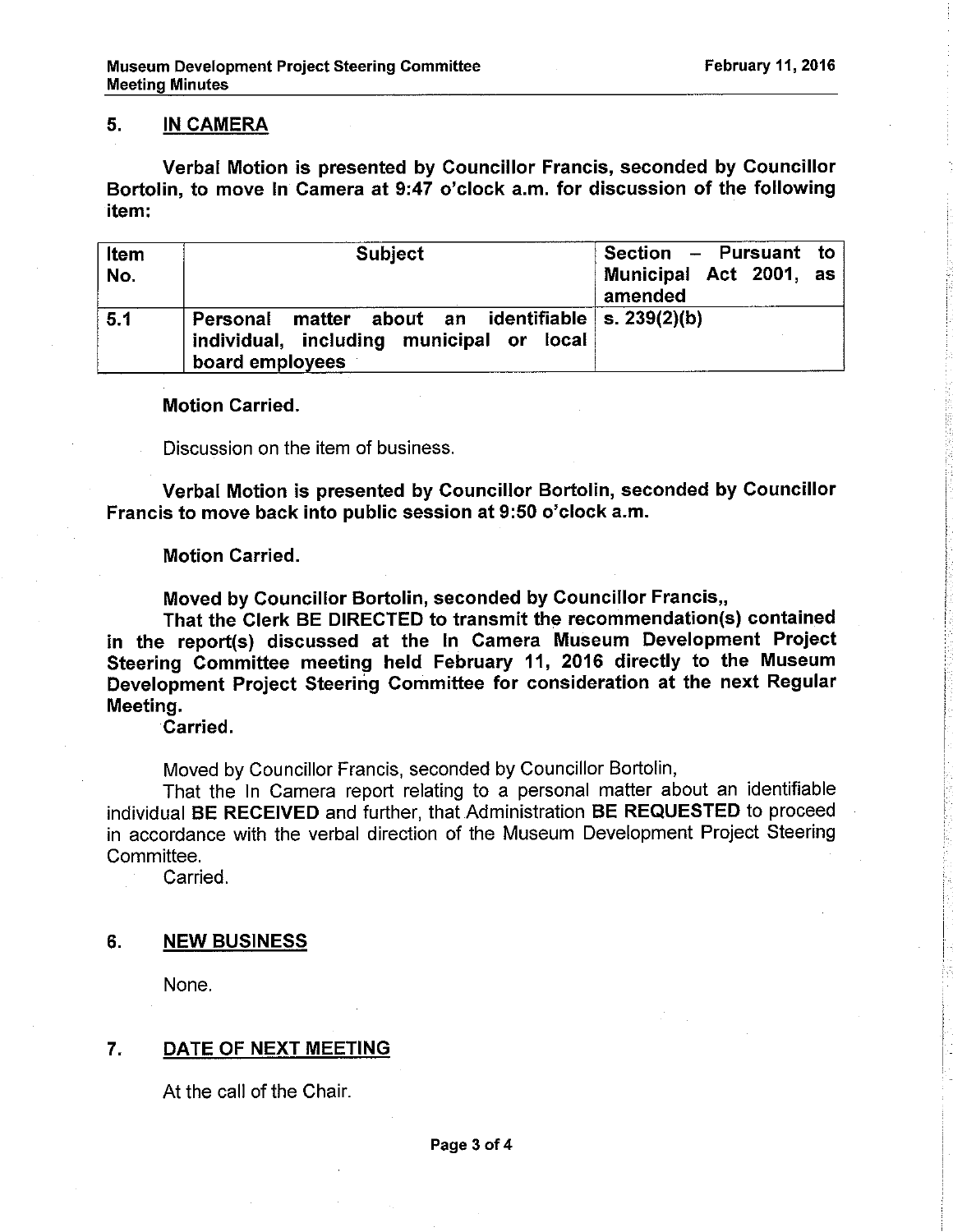# 8. ADJOURNMENT

There being no further business, the meeting is adjourned at 9:51 o'clock a.m

**CHAIRPERSON** 

# COMMITTEE COORDINATOR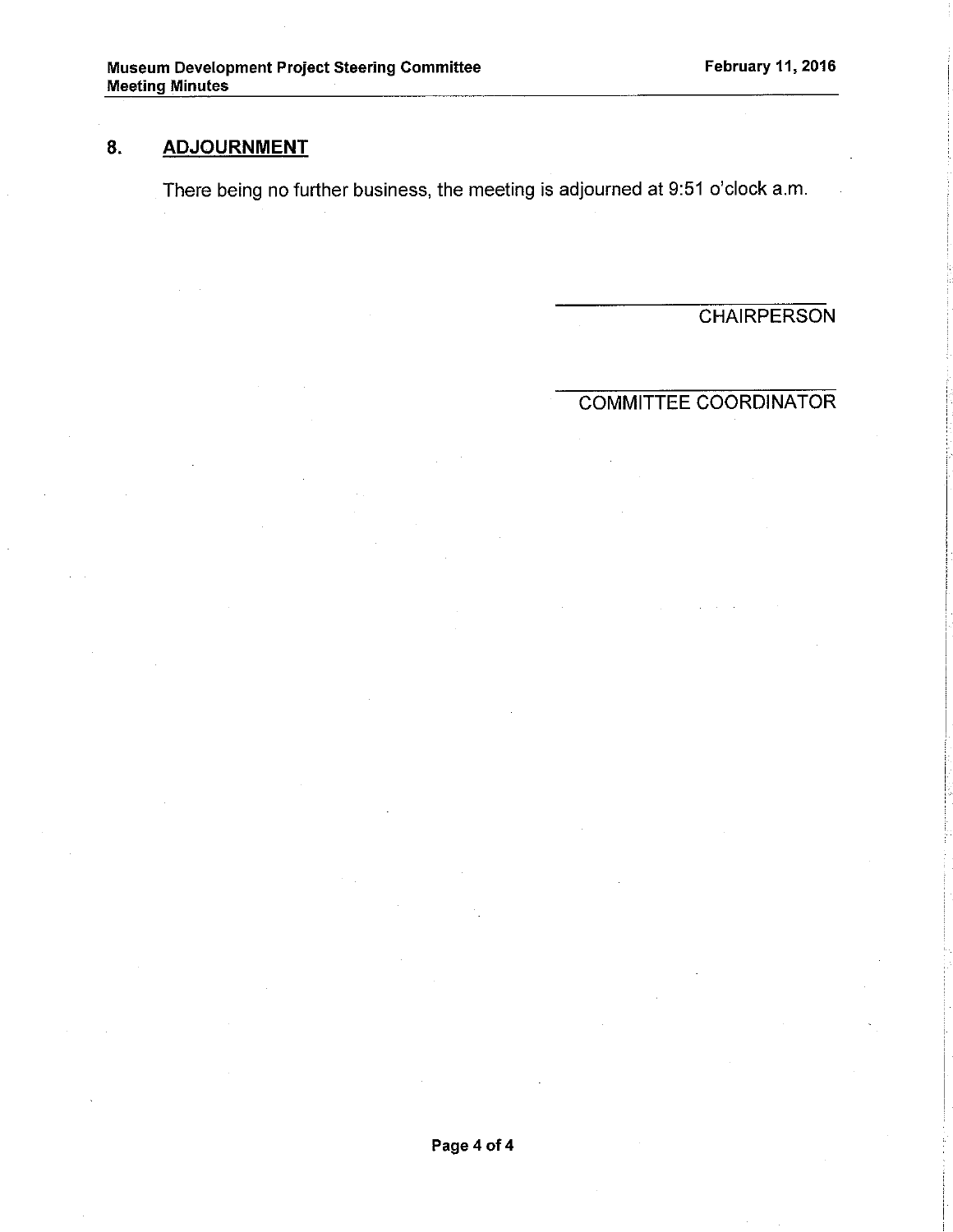# AGENDA MEETING of the MUSEUM DEVELOPMENT PROJECT STEERING COMMITTEE Thursday, February 11, 2016 9:30 o'clock a.m. Room 407, 400 City Hall Square East

# 1. CALL TO ORDER

# 2. DECLARATIONS OF CONFLICT

# 3. ADOPTION OF THE MINUTES

Adoption of the minutes of the meeting held November 9, 2015attached.

# 4. BUSINESS ITEMS

# 4.1 Dedication Plaques

The report of the Project Manager and the Museum Curator dated February 1, 2016 entitled "Museum Windsor - Recommended Dedication Plaque Package" is **attached.** 

# 4.2 Chimczuk Exhibit/Display

Verbal update.

# 5. IN CAMERA

| <u>Item</u><br>$NO$ . | <b>Subject</b>                                                                                                     | to<br>Section Pursuant<br>Municipal Act 2001, as<br>amended |
|-----------------------|--------------------------------------------------------------------------------------------------------------------|-------------------------------------------------------------|
| 5.1                   | Personal matter about an identifiable \s. 239(2)(b)<br>individual, including municipal or local<br>board employees |                                                             |